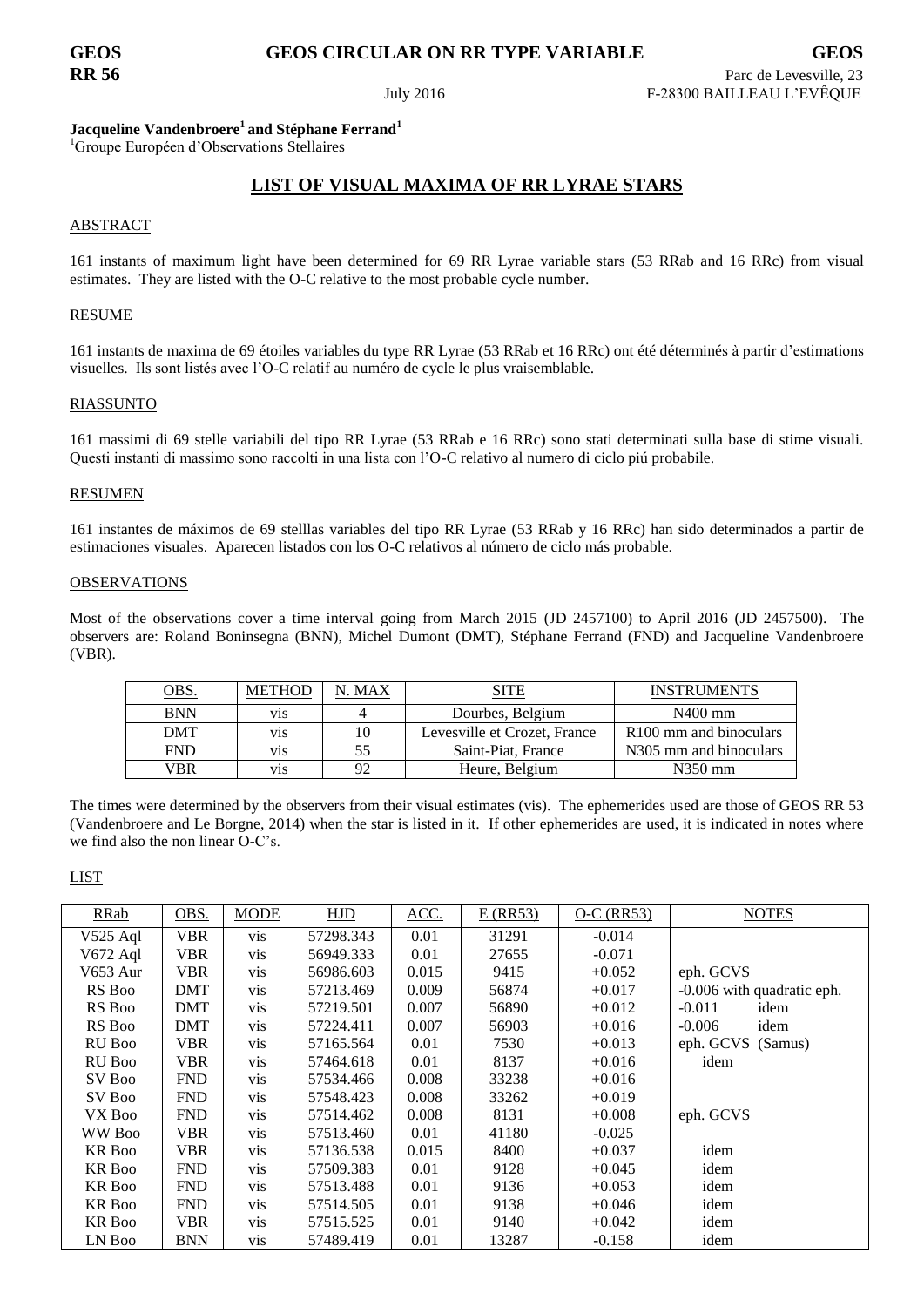# GEOS CIRCULAR RR 56 LIST RR P. 2/4

| <b>RRab</b>          | OBS.                     | <b>MODE</b> | HJD                    | ACC.          | $E$ (RR53)     | $O-C$ (RR53)         | <b>NOTES</b>                     |
|----------------------|--------------------------|-------------|------------------------|---------------|----------------|----------------------|----------------------------------|
| SZ CVn               | <b>VBR</b>               | vis         | 57461.622              | 0.01          | 51168          | $+0.002$             | eph. GCVS                        |
| SZ CVn               | <b>VBR</b>               | vis         | 57498.437              | 0.01          | 51235          | $-0.010$             | idem                             |
| V470 Cas             | <b>VBR</b>               | vis         | 56213.459              | 0.01          | 11459          | $+0.115$             |                                  |
| V1045 Cas            | <b>VBR</b>               | vis         | 56917.434              | 0.01          | 632            | $-0.006$             | eph. Le Borgne, 2016, priv.comm. |
| EL Cep               | <b>VBR</b>               | vis         | 57204.541              | 0.01          | 50854          | $-0.015$             |                                  |
| EL Cep               | <b>VBR</b>               | vis         | 57297.421              | 0.01          | 51077          | $-0.042$             |                                  |
| TU Com               | <b>VBR</b>               | vis         | 57434.610              | 0.01          | 8525           | $-0.088$             |                                  |
| DL Com               | <b>VBR</b>               | vis         | 57510.542              | 0.01          | 37770          | $-0.010$             |                                  |
| DL Com               | <b>VBR</b>               | vis         | 57517.448              | 0.01          | 37786          | $-0.017$             |                                  |
| V759 Cyg             | <b>VBR</b>               | vis         | 57204.426              | 0.01          | 60880          | $+0.091$             |                                  |
| V759 Cyg<br>V838 Cyg | <b>VBR</b><br><b>BNN</b> | vis<br>vis  | 57254.454<br>57307.383 | 0.01<br>0.007 | 61019<br>24115 | $+0.074$<br>$+0.012$ |                                  |
| V1962 Cyg            | <b>VBR</b>               | vis         | 57307.351              | 0.01          | 13354          | $-0.026$             |                                  |
| V1962 Cyg            | <b>VBR</b>               | vis         | 57308.354              | 0.01          | 13356          | $-0.040$             |                                  |
| AE Dra               | <b>VBR</b>               | vis         | 57213.536              | 0.01          | 23885          | $-0.005$             |                                  |
| AE Dra               | <b>VBR</b>               | vis         | 57298.507              | 0.01          | 24026          | $-0.011$             |                                  |
| AV Dra               | <b>BNN</b>               | vis         | 57489.507              | 0.006         | 29712          | $+0.247$             |                                  |
| IS Dra               | <b>VBR</b>               | vis         | 57134.437              | 0.015         | 12488          | $+0.033$             | eph. GCVS                        |
| IS Dra               | <b>VBR</b>               | vis         | 57460.353              | 0.01          | 13135          | $+0.016$             | idem                             |
| IS Dra               | <b>VBR</b>               | vis         | 57464.404              | 0.01          | 13143          | $+0.037$             | idem                             |
| V375 Dra             | <b>VBR</b>               | vis         | 57210.442              | 0.01          | 13258          | $-0.064$             | idem                             |
| V375 Dra             | <b>VBR</b>               | vis         | 57256.368              | 0.01          | 13363          | $-0.086$             | idem                             |
| V384 Dra             | <b>VBR</b>               | vis         | 57189.528              | 0.01          | 10585          | $-0.010$             | idem                             |
| V384 Dra             | <b>VBR</b>               | vis         | 57254.451              | 0.01          | 10704          | $-0.010$             | idem                             |
| V398 Dra             | <b>VBR</b>               | vis         | 57240.532              | 0.01          | 2956           | $-0.011$             | idem                             |
| V398 Dra             | <b>VBR</b>               | vis         | 57275.429              | 0.01          | 3011           | $+0.006$             | idem                             |
| RT Equ               | <b>VBR</b>               | vis         | 57256.499              | 0.01          | 24292          | $-1.678$             |                                  |
| RT Equ               | <b>VBR</b>               | vis         | 57276.526              | 0.01          | 24337          | $-1.672$             |                                  |
| AF Her               | <b>VBR</b>               | vis         | 57296.332              | 0.01          | 32194          | $-0.026$             |                                  |
| CW Her               | <b>VBR</b>               | vis         | 57203.513              | 0.01          | 24087          | $-0.011$             |                                  |
| CW Her<br>V365 Her   | <b>VBR</b><br><b>VBR</b> | vis<br>vis  | 57263.400<br>56487.459 | 0.01<br>0.01  | 24183<br>30558 | $-0.013$<br>$+0.070$ |                                  |
| V365 Her             | <b>VBR</b>               | vis         | 57517.566              | 0.01          | 32238          | $+0.091$             |                                  |
| V418 Her             | <b>VBR</b>               | vis         | 56814.445              | 0.01          | 38478          | $-0.049$             |                                  |
| V418 Her             | <b>VBR</b>               | vis         | 56855.420              | 0.015         | 38587          | $-0.084$             |                                  |
| V418 Her             | <b>VBR</b>               | vis         | 56913.330              | 0.01          | 38741          | $-0.114$             |                                  |
| V418 Her             | <b>VBR</b>               | vis         | 57210.549              | 0.01          | 39531          | $-0.121$             |                                  |
| V418 Her             | <b>VBR</b>               | vis         | 57215.446              | 0.01          | 39544          | $-0.115$             |                                  |
| V448 Her             | <b>VBR</b>               | <b>VIS</b>  | 57496.565              | 0.01          | 16933          | $+0.021$             |                                  |
| V448 Her             | <b>VBR</b>               | vis         | 57498.513              | 0.015         | 16936          | $+0.008$             |                                  |
| V552 Her             | <b>VBR</b>               | vis         | 57213.422              | 0.01          | 8725           | $+0.013$             |                                  |
| V552 Her             | <b>FND</b>               | vis         | 57513.577              | 0.008         | 9518           | $+0.002$             |                                  |
| V1087 Her            | <b>VBR</b>               | vis         | 56162.390              | 0.01          | 19900          | $+0.033$             |                                  |
| V1087 Her            | <b>VBR</b>               | vis         | 56532.380              | 0.01          | 20700          | $-0.018$             |                                  |
| XZ Lac               | <b>VBR</b>               | vis         | 57297.432              | 0.01          | 26515          | $-0.088$             |                                  |
| XZ Lac               | <b>VBR</b>               | vis         | 57307.509              | 0.01          | 26531<br>22138 | $-0.094$             |                                  |
| PW Lac               | <b>VBR</b>               | vis         | 57296.549              | 0.01          | 7816           | $+0.037$<br>$+0.038$ |                                  |
| V470 Lac<br>V470 Lac | <b>VBR</b><br><b>VBR</b> | vis<br>vis  | 57297.640<br>57307.307 | 0.01<br>0.01  | 7837           | $+0.025$             | eph. GCVS<br>idem                |
| RR Lyr               | <b>DMT</b>               | vis         | 57219.467              | 0.005         | 37944          | $-0.161$             |                                  |
| RR Lyr               | <b>DMT</b>               | vis         | 57240.452              | 0.01          | 37981          | $-0.149$             |                                  |
| RR Lyr               | <b>DMT</b>               | vis         | 57257.4455             | 0.005         | 38011          | $-0.161$             |                                  |
| RR Lyr               | DMT                      | vis         | 57274.451              | 0.007         | 38041          | $-0.160$             |                                  |
| RR Lyr               | <b>DMT</b>               | vis         | 57286.352              | 0.007         | 38062          | $-0.163$             |                                  |
| RR Lyr               | <b>DMT</b>               | vis         | 57299.412              | 0.006         | 38085          | $-0.140$             |                                  |
| RR Lyr               | <b>DMT</b>               | vis         | 57328.306              | 0.01          | 38136          | $-0.155$             |                                  |
| WW Lyr               | <b>VBR</b>               | vis         | 57296.389              | 0.01          | 24572          | $+0.004$             |                                  |
| CX Lyr               | <b>VBR</b>               | vis         | 57297.366              | 0.01          | 35078          | $+0.145$             |                                  |
| LX Lyr               | <b>VBR</b>               | vis         | 57293.375              | $0.01\,$      | 26606          | $+0.023$             |                                  |
| NQ Lyr               | <b>VBR</b>               | vis         | 57296.407              | 0.01          | 34247          | $+0.001$             |                                  |
| CS Peg               | <b>VBR</b>               | vis         | 57307.400              | 0.01          | 6516           | $-0.006$             |                                  |
| CY Peg               | <b>VBR</b>               | vis         | 57307.440              | 0.01          | 5620           | $+0.011$             |                                  |
| IX Peg               | ${\hbox{FND}}$           | vis         | 57217.614              | 0.015         | 19209          | $+0.059$             | VS22, 431, 1986                  |
| <b>V509 Peg</b>      | <b>FND</b>               | vis         | 57218.524              | 0.006         | 10820          | $+0.008$             | eph. GCVS                        |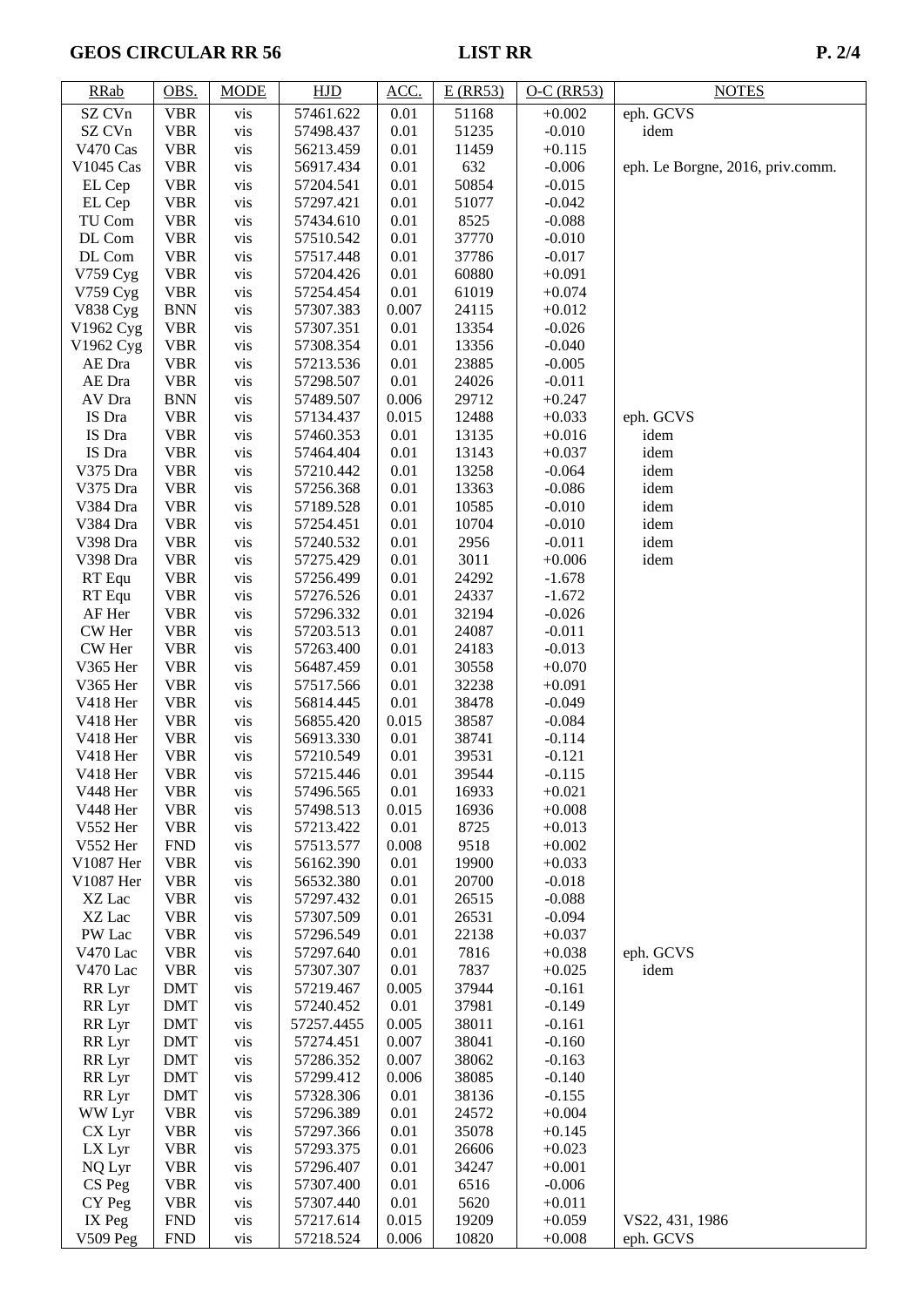GEOS CIRCULAR RR 56 LIST RR P. 3/4

| RRab          | OBS.       | <b>MODE</b>     | <b>HJD</b> | ACC.  | $E$ (RR53) | $O-C$ (RR53) | <b>NOTES</b>                     |
|---------------|------------|-----------------|------------|-------|------------|--------------|----------------------------------|
| $V509$ Peg    | <b>FND</b> | V <sub>is</sub> | 57221.454  | 0.006 | 10828      | $+0.019$     | eph. GCVS                        |
| $V509$ Peg    | <b>FND</b> | <b>VIS</b>      | 57275.455  | 0.01  | 10976      | $+0.019$     | idem                             |
| $V509$ Peg    | <b>FND</b> | <b>VIS</b>      | 57308.300  | 0.006 | 11066      | $+0.025$     | idem                             |
| GI Psc        | <b>VBR</b> | <b>vis</b>      | 57361.421  | 0.01  | 6437       | $+0.074$     | idem                             |
| V488 Ser      | <b>BNN</b> | vis             | 57513.588  | 0.008 | 5627       | $+0.058$     | idem                             |
| UU UMa        | <b>VBR</b> | vis             | 57459.449  | 0.01  | 24191      | $-0.061$     |                                  |
| UU UMa        | <b>VBR</b> | <b>vis</b>      | 57461.385  | 0.01  | 24194      | $-0.059$     |                                  |
| BD UMa        | <b>VBR</b> | vis             | 57434.469  | 0.01  | 25170      | $-0.301$     | eph. GCVS                        |
| BD UMa        | <b>VBR</b> | vis             | 57460.369  | 0.015 | 25208      | $-0.285$     | idem                             |
| <b>BF UMa</b> | <b>VBR</b> | vis             | 57484.398  | 0.01  | 18299      | $+0.032$     |                                  |
| <b>BF UMa</b> | <b>VBR</b> | vis             | 57489.398  | 0.01  | 18309      | $+0.021$     |                                  |
| BK UMa        | <b>VBR</b> | vis             | 57435.459  | 0.015 | 1117       | $+0.017$     | eph. Gröbel 2014, BAV Rundbrief, |
|               |            |                 |            |       |            |              | p.9, September                   |
| <b>BK UMa</b> | <b>VBR</b> | vis             | 57461.518  | 0.015 | 1158       | $+0.013$     | idem                             |
| RX UMi        | <b>VBR</b> | vis             | 57510.501  | 0.01  | 32324      | $-0.076$     |                                  |
| AF UMi        | <b>FND</b> | <b>vis</b>      | 57256.623  | 0.01  | 8648       | $+0.177$     | eph. GCVS                        |
| AF UMi        | <b>FND</b> | <b>vis</b>      | 57272.522  | 0.01  | 8671       | $+0.180$     | idem                             |

| <b>RRc</b>          | OBS.           | <b>MODE</b> | HJD       | ACC.     | E      | $O-C$ (RR53) | <b>NOTES</b> |
|---------------------|----------------|-------------|-----------|----------|--------|--------------|--------------|
|                     |                |             |           |          | (RR53) |              |              |
| Rotse               | <b>FND</b>     | vis         | 57513.371 | 0.02     |        |              | star in VSX  |
| J144546.37+234844.9 |                |             |           |          |        |              |              |
| LQ Cnc              | <b>VBR</b>     | vis         | 57065.450 | 0.01     | 11676  | $+0.152$     | eph. GCVS    |
| LQ Cnc              | <b>VBR</b>     | vis         | 57089.407 | 0.01     | 11747  | $+0.151$     | idem         |
| LQ Cnc              | <b>VBR</b>     | vis         | 57446.387 | 0.01     | 12805  | $+0.131$     | idem         |
| LQ Cnc              | <b>VBR</b>     | vis         | 57448.401 | 0.01     | 12811  | $+0.121$     | idem         |
| RZ Cep              | <b>FND</b>     | vis         | 57217.553 | 0.01     | 75467  | $+0.077$     | max I        |
| RZ Cep              | <b>FND</b>     | vis         | 57217.576 | 0.01     | 75467  | $+0.100$     | max II       |
| RZ Cep              | <b>FND</b>     | vis         | 57218.494 | 0.01     | 75470  | $+0.092$     | max I        |
| RZ Cep              | <b>FND</b>     | vis         | 57218.522 | 0.01     | 75470  | $+0.120$     | max II       |
| RZ Cep              | ${\rm FND}$    | vis         | 57219.424 | 0.01     | 75473  | $+0.096$     | max I        |
| RZ Cep              | <b>FND</b>     | vis         | 57219.462 | 0.01     | 75473  | $+0.134$     | $max$ II     |
| RZ Cep              | <b>FND</b>     | vis         | 57224.447 | $0.01\,$ | 75489  | $+0.180$     |              |
| RZ Cep              | <b>FND</b>     | vis         | 57285.515 | 0.01     | 75687  | $+0.133$     |              |
| RZ Cep              | <b>FND</b>     | vis         | 57286.433 | 0.01     | 75690  | $+0.125$     |              |
| RZ Cep              | ${\rm FND}$    | vis         | 57296.332 | 0.01     | 75722  | $+0.146$     |              |
| RZ Cep              | <b>FND</b>     | vis         | 57306.559 | 0.01     | 75755  | $+0.187$     |              |
| RZ Cep              | ${\rm FND}$    | vis         | 57314.533 | 0.01     | 75781  | $+0.136$     |              |
| RZ Cep              | ${\hbox{FND}}$ | vis         | 57361.423 | 0.01     | 75933  | $+0.109$     |              |
| RZ Cep              | <b>FND</b>     | vis         | 57392.324 | 0.01     | 76033  | $+0.143$     | max I        |
| RZ Cep              | <b>FND</b>     | vis         | 57392.345 | 0.01     | 76033  | $+0.164$     | max II       |
| RZ Cep              | ${\hbox{FND}}$ | vis         | 57403.447 | 0.01     | 76069  | $+0.154$     |              |
| RZ Cep              | ${\rm FND}$    | vis         | 57416.402 | 0.01     | 76111  | $+0.146$     | max I        |
| RZ Cep              | <b>FND</b>     | vis         | 57416.441 | 0.01     | 76111  | $+0.185$     | max II       |
| RZ Cep              | ${\rm FND}$    | vis         | 57433.366 | 0.01     | 76166  | $+0.133$     |              |
| RZ Cep              | <b>FND</b>     | vis         | 57434.319 | 0.01     | 76169  | $+0.160$     |              |
| AG Com              | <b>VBR</b>     | vis         | 57104.424 | 0.015    | 32354  | $+0.020$     |              |
| AG Com              | <b>VBR</b>     | vis         | 57489.394 | $0.01\,$ | 33548  | $+0.007$     |              |
| EG Del              | <b>VBR</b>     | vis         | 57286.359 | 0.015    | 51705  | $-0.187$     |              |
| EG Del              | <b>VBR</b>     | vis         | 57327.271 | 0.01     | 51831  | $-0.205$     |              |
| V420 Dra            | <b>VBR</b>     | vis         | 57221.433 | 0.01     | 17782  | $-0.058$     | eph. GCVS    |
| V420 Dra            | <b>VBR</b>     | vis         | 57254.383 | 0.01     | 17882  | $-0.071$     | idem         |
| V424 Dra            | <b>VBR</b>     | vis         | 57236.506 | 0.015    | 19682  | $-0.005$     | idem         |
| V424 Dra            | <b>VBR</b>     | vis         | 57254.517 | 0.01     | 19742  | $-0.013$     | idem         |
| VW Equ              | ${\rm FND}$    | vis         | 57217.432 | 0.01     | 9994   | $-0.019$     | idem         |
| VW Equ              | ${\hbox{FND}}$ | vis         | 57219.460 | 0.01     | 10001  | $-0.031$     | idem         |
| VW Equ              | <b>FND</b>     | vis         | 57221.473 | 0.015    | 10008  | $-0.059$     | idem         |
| VW Equ              | ${\rm FND}$    | vis         | 57241.577 | 0.01     | 10077  | $-0.064$     | idem         |
| VW Equ              | ${\hbox{FND}}$ | vis         | 57256.458 | 0.01     | 10128  | $-0.047$     | idem         |
| VW Equ              | <b>FND</b>     | vis         | 57272.443 | 0.013    | 10183  | $-0.092$     | idem         |
| VW Equ              | <b>FND</b>     | vis         | 57275.359 | $0.01\,$ | 10193  | $-0.090$     | idem         |
| VW Equ              | <b>FND</b>     | vis         | 57296.362 | 0.006    | 10265  | $-0.071$     | idem         |
| VW Equ              | <b>VBR</b>     | vis         | 57298.413 | 0.01     | 10272  | $-0.061$     | idem         |